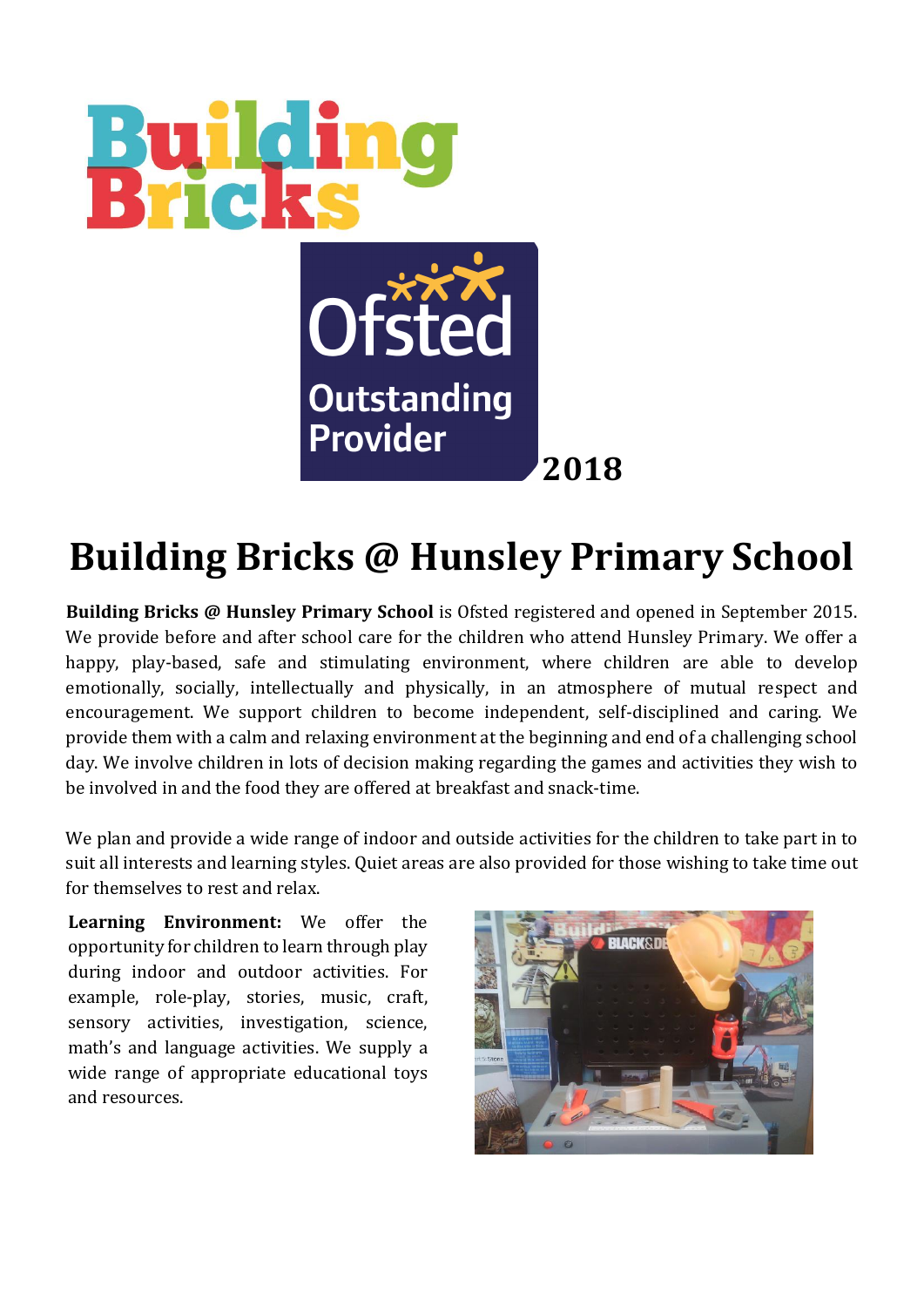

**Parent Partnership:** Partnership with parents is an important feature of our ethos which facilitates a successful, nurturing environment for all children. We value your ideas, suggestions and contributions to the care we provide.

**Breakfast:** Staff ensure that the children are offered fresh and healthy food, prepared on site to help them to have the energy to take on the challenges of the school day. Items offered include, a choice of cereals, fruit, pancakes, brioche, crumpets, yoghurts and toast. We only offer water or milk to drink.

**After School Snack:** Children are offered a light snack after school and menu items include, beans on toast, pasta bake, cheese and crackers, sandwiches, fruit, and salad.

**Staff:** The majority of our Staff are qualified. All attend Safeguarding and Paediatric first aid training and are very experienced. We are committed to ongoing staff training and development, both internally and externally. Reception children will each be allocated a **key person**, who maintains links with you and your child's teacher and monitors your child's interests, progress and achievements.

**Activities:** Staff, teachers and children are included in the activity planning process to ensure that learning is linked, interests are built upon and ideas valued.



**Partnership Links:** Staff at Building Bricks@ Hunsley work closely with the teaching staff at Hunsley Primary to ensure that our planned activities complement those taking place within school. We have daily conversations to ensure that all relevant information regarding your child is shared to provide the best quality care and learning.

**Admissions:** Children start at 4 years old and their place will be secured once you have completed the registration forms and paid an administration/joining fee of £25. **Contact Information:** Jackie Phillips, Director Telephone Number: 01430 879804 or 07523990978 E-Mail: Jackie.Phillips55@Outlook.com